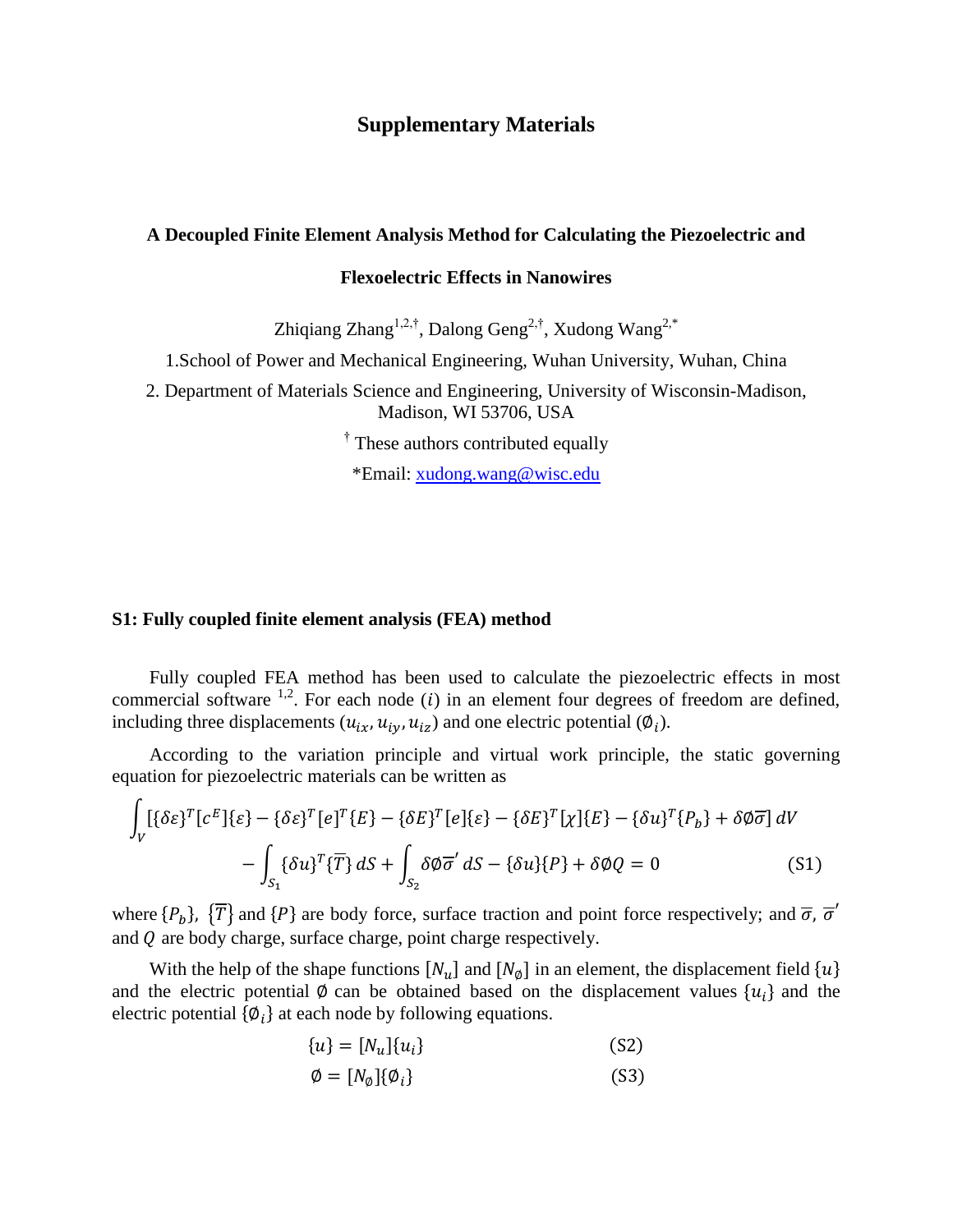After differentiation of equation (S2) and (S3), we can acquire the strain field  $\{\varepsilon\}$  and the electric field  ${E}$ .

$$
\{\varepsilon\} = [B_u]\{u_i\} \tag{S4}
$$

$$
\{E\} = -[B_{\emptyset}]\{\emptyset_i\} \tag{S5}
$$

where  $[B_u]$  and  $[B_{\emptyset}]$  are the shape functions derivatives.

Substitute equations  $(S2)$ ,  $(S3)$ ,  $(S4)$  and  $(S5)$  into  $(S1)$  and the classic fully coupled FEA equations for piezoelectric effect is reached as

$$
[K_{uu}]\{u_i\} + [K_{u\emptyset}]\{\emptyset_i\} = \{F_B\} + \{F_S\} + \{F_P\}
$$
\n(S6)

$$
[K_{\emptyset u}]\{u_i\} + [K_{\emptyset \emptyset}]\{\emptyset_i\} = \{Q_B\} + \{Q_S\} + \{Q_P\}
$$
 (S7)

where the terms are defined as below

$$
[K_{uu}] = \int_V [B_u]^T [c][B_u] dV
$$
  
\n
$$
[K_{u\emptyset}] = \int_V [B_u]^T [e][B_{\emptyset}] dV
$$
  
\n
$$
[K_{\emptyset u}] = \int_V [B_{\emptyset}]^T [e][B_u] dV
$$
  
\n
$$
[K_{\emptyset \emptyset}] = - \int_V [B_{\emptyset}]^T [\varepsilon][B_{\emptyset}] dV
$$

Here  $[K_{uu}]$  and  $[K_{\phi\phi}]$  are stiffness matrix and dielectric matrix respectively;  $[K_{u\phi}]$  and  $[K_{\phi u}]$  are piezoelectric matrices.  ${F_B}$ ,  ${F_S}$  and  ${F_P}$  are body force vector, surface force vector and concentrated force vector respectively;  ${Q_B}$ ,  ${Q_S}$  and  ${Q_P}$  are body charge vector, surface charge vector and point charge vector respectively.

Through equation (S6) and (S7) we can calculate the displacement field and electric field respectively. The interaction between these two fields are considered simultaneously by means of the coupled matrices  $[K_{u\phi}]$  and  $[K_{\phi u}]$ . As a result, the piezoelectric effects can be calculated straightforwardly.

# **S2: The linear piezoelectric coefficient matrix, the complete expansion of the strain gradient and the direct flexoelectric coefficient matrix:**

As discussed in other papers, ZnO and BTO can be approximated as isotropic materials  $3,4$  $3,4$ . In order to simplify the calculations and compare with results from other references, ZnO and BTO are assumed to be isotropic materials in this paper. The linear piezoelectric coefficient matrix *e* (in the form of 3×6), the complete expansion of the strain gradient  $\varepsilon_{jk,l}$  (in the form of  $18\times1$ ) and the direct flexoelectric coefficient matrix (in the form of  $3\times18$ ) for ZnO and BTO can be written as <sup>[5,](#page-7-4)[6](#page-7-5)</sup>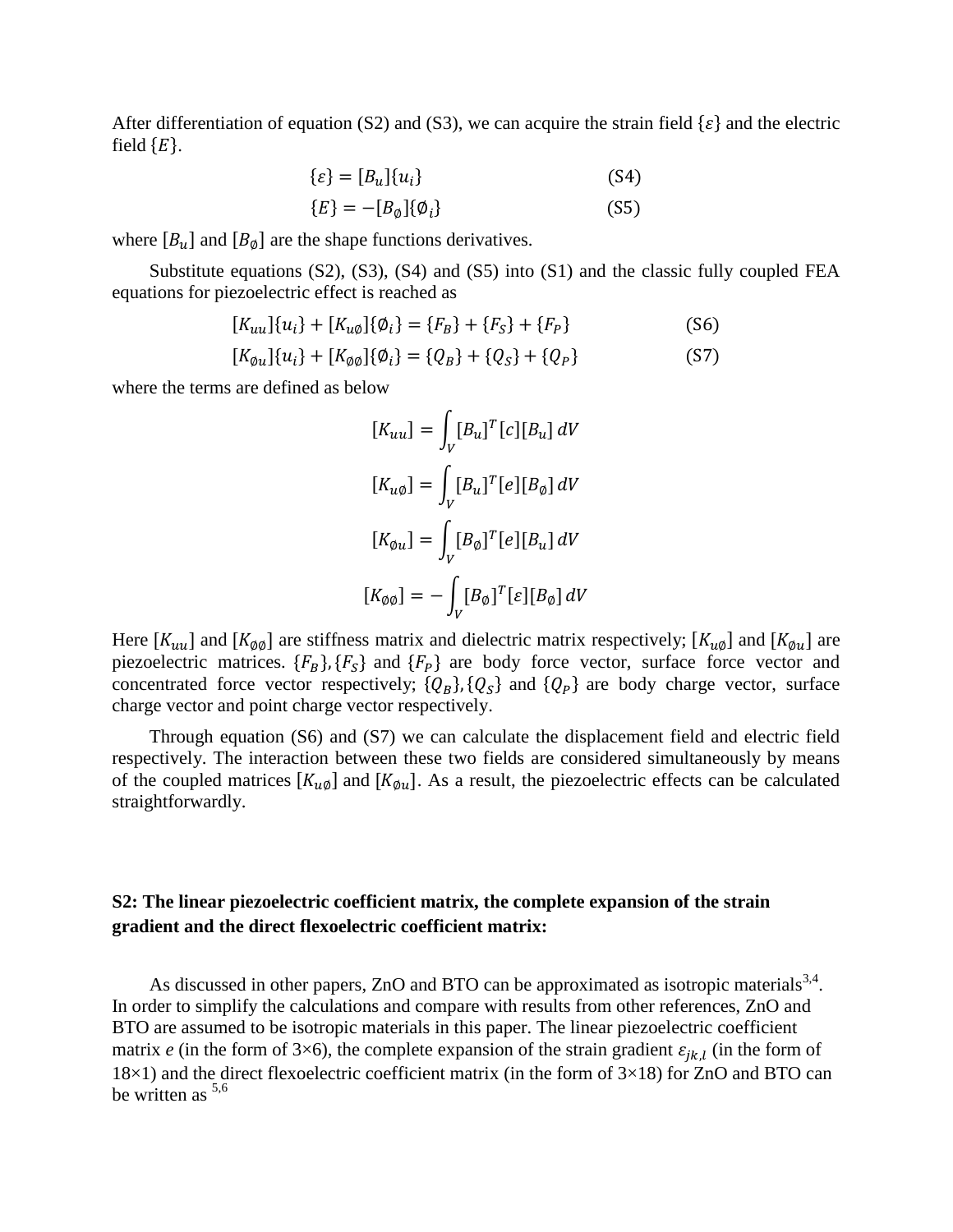$$
e_{ijk} = \begin{pmatrix} 0 & 0 & 0 & 0 & e_{15} & 0 \\ 0 & 0 & 0 & e_{15} & 0 & 0 \\ e_{31} & e_{31} & e_{33} & 0 & 0 & 0 \end{pmatrix}
$$
 (S8)

$$
\begin{aligned} \varepsilon_{jk,l} = \left[\begin{array}{cccccccccc} \varepsilon_{111} & \varepsilon_{112} & \varepsilon_{113} & \varepsilon_{221} & \varepsilon_{222} & \varepsilon_{223} & \varepsilon_{331} & \varepsilon_{332} & \varepsilon_{333} \end{array}\right. \\ 2\, & \varepsilon_{231} & 2\varepsilon_{232} & 2\varepsilon_{233} & 2\varepsilon_{131} & 2\varepsilon_{132} & 2\varepsilon_{133} & 2\varepsilon_{121} & 2\varepsilon_{122} & 2\varepsilon_{123} \end{array}\right] \end{aligned} \tag{S9}
$$

 $\mu_{ijkl}$ 

| 1 LINL |  |  |  |  |  |  |  |  |                                                                                                                                                                                                  |                                                                                                                                                    |
|--------|--|--|--|--|--|--|--|--|--------------------------------------------------------------------------------------------------------------------------------------------------------------------------------------------------|----------------------------------------------------------------------------------------------------------------------------------------------------|
|        |  |  |  |  |  |  |  |  | $\lbrack \mu_{11} \quad 0 \quad 0 \quad \mu_{14} \quad 0 \quad 0 \quad \mu_{14} \quad 0 \quad 0 \quad 0 \quad 0 \quad 0 \quad 0 \quad 0 \quad \mu_{111} \quad 0 \quad \mu_{111} \quad 0 \rbrack$ |                                                                                                                                                    |
|        |  |  |  |  |  |  |  |  |                                                                                                                                                                                                  | $= \begin{bmatrix} 0 & \mu_{14} & 0 & 0 & \mu_{11} & 0 & 0 & \mu_{14} & 0 & 0 & 0 & \mu_{111} & 0 & 0 & 0 & \mu_{111} & 0 & 0 \end{bmatrix}$ (S10) |
|        |  |  |  |  |  |  |  |  | [ 0 0 $\mu_{14}$ 0 0 $\mu_{14}$ 0 0 $\mu_{11}$ 0 $\mu_{111}$ 0 $\mu_{111}$ 0 0 0 0 0                                                                                                             |                                                                                                                                                    |

#### **S3: Material property constants that were used in the potential calculation**

|                    | Elastic constants               |                        | Relative dielectric<br>constants |                         |                       | Piezoelectric constants | Flexoelectric<br>constants <sup>'</sup> |                          |  |
|--------------------|---------------------------------|------------------------|----------------------------------|-------------------------|-----------------------|-------------------------|-----------------------------------------|--------------------------|--|
|                    | Young's<br>modulus $E$<br>(GPa) | Poisson<br>ratio $\nu$ | k <sup>r</sup>                   | $k_{\parallel}^{\rm r}$ | $e_{31}$<br>$(C/m^2)$ | е33<br>$(C/m^2)$        | $e_{15}$<br>$(C/m^2)$                   | $\mu_e$<br>nC/m          |  |
| ZnO                | 129.0                           | 0.349                  | 7.77                             | 8.91                    | $-0.51$               | 1.22                    | $-0.45$                                 | $\overline{\phantom{0}}$ |  |
| BaTiO <sub>3</sub> | 191.0                           | 0.33                   | 2920                             | 168                     | $-2.69$               | 3.65                    | 21.3                                    | $\overline{\phantom{0}}$ |  |

1. Both equivalent flexoelectric constants for  $ZnO$  and  $BaTiO<sub>3</sub>$  are assumed to be -1nC/m.

### **S4: Calculated nonlinear piezoelectric potential distribution along a ZnO NW**

The piezoelectric polarization  $P_i$  as a function of mechanical strain  $\varepsilon_j$  (in Voigt notation) can be written up to the [s](#page-7-6)econd order in strain  $as<sup>7</sup>$ 

$$
P_i = \sum_{j=1}^6 e_{ij} \varepsilon_j + \frac{1}{2} \sum_{j,k=1}^6 B_{ijk} \varepsilon_j \varepsilon_k
$$
 (S11)

Where  $e_{ij}$  is the proper piezoelectric tensor of the unstrained material and  $B_{ijk}$  represents the first order change of the piezoelectric tensor with strain, that is, the second order or nonlinear piezoelectric coefficients. The following table is the detailed second order piezoelectric coefficients  $B_{ijk}$  for the wurtzite point group material provided by Reference 7. There are eight independent coefficients *a*-*h*. The symbol ∙ indicates vanishing coefficients. The rows (columns) corresponds to the index  $i$  ( $jk$ ) in  $B_{ijk}$ .

|  | 11 22 33 44 55 66 12 13 23 45 36 26 16 25 15 35 46 14 24 34 56 |  |  |  |  |  |  |  |  |  |  |  |  |  |  |  |  |  |  |  |  |  |
|--|----------------------------------------------------------------|--|--|--|--|--|--|--|--|--|--|--|--|--|--|--|--|--|--|--|--|--|
|--|----------------------------------------------------------------|--|--|--|--|--|--|--|--|--|--|--|--|--|--|--|--|--|--|--|--|--|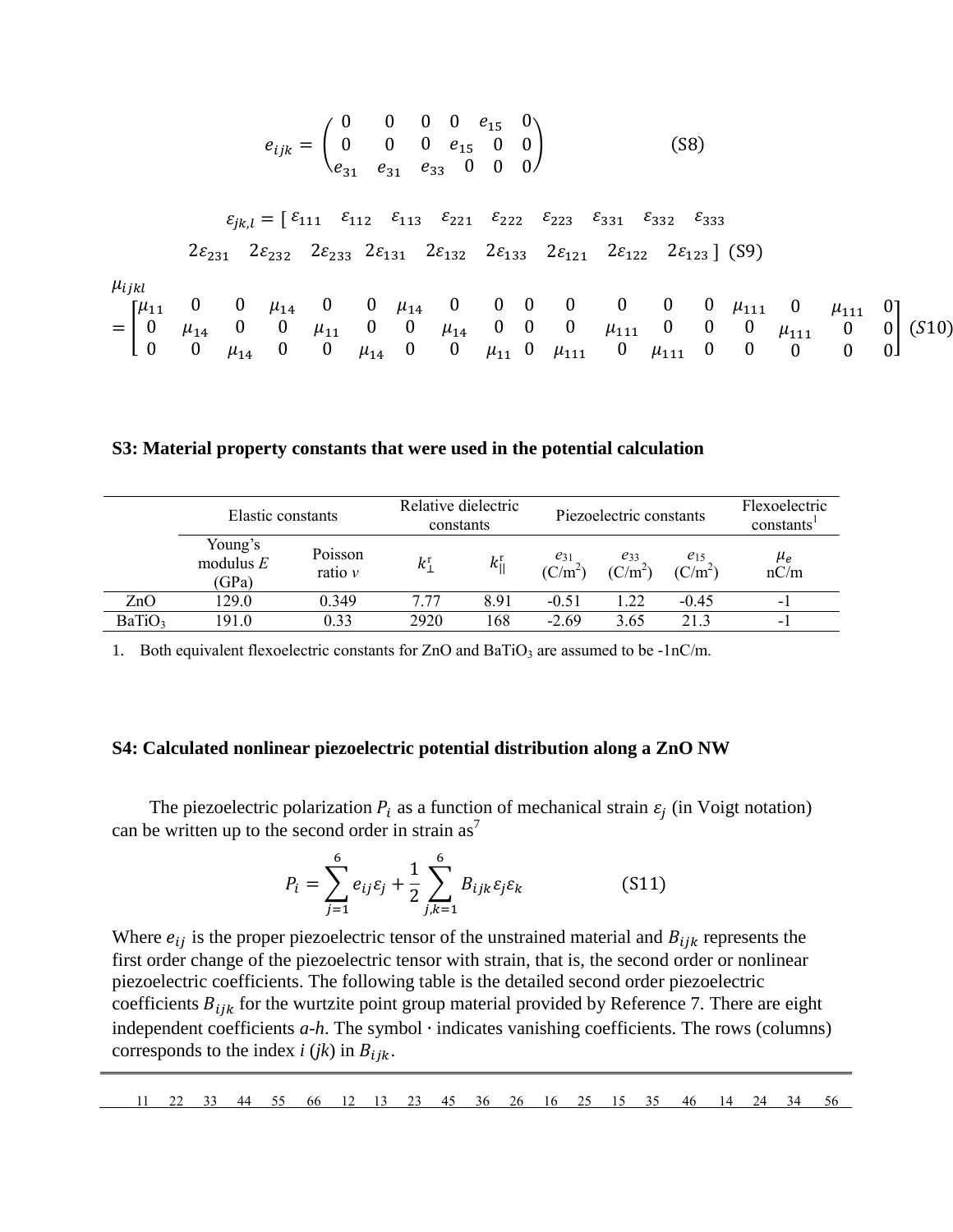|  |  |  |  |  |  |  |  |  |  | 2 $2 \cdot 2a + 2b + 2a + c$                                                                                                                                                                                                                      |
|--|--|--|--|--|--|--|--|--|--|---------------------------------------------------------------------------------------------------------------------------------------------------------------------------------------------------------------------------------------------------|
|  |  |  |  |  |  |  |  |  |  | $\frac{3}{2}$ and $\frac{2d}{2d}$ and $\frac{d}{d}$ h $\frac{d}{d}$ are $\frac{2e}{d}$ f in the set of the set of the set of the set of the set of the set of the set of the set of the set of the set of the set of the set of the set of the se |

The eight independent coefficients  $a-h$  (C/m<sup>2</sup>) of ZnO are given as followed showing that the second order coefficients are typically one order of magnitude larger than the linear ones.

|  |  |  | 2 <i>a</i> 2 <i>b c</i> 2 <i>d</i> 2 <i>e f</i> g <i>h</i> $e_{15}$ $e_{31}$ $e_{33}$ |  |  |
|--|--|--|---------------------------------------------------------------------------------------|--|--|
|  |  |  | 3.0 2.5 1.4 3.5 3.7 0 -14.1 0.9 -0.53 -0.68 1.31                                      |  |  |

Using equation (S11), the three components of the electric polarization  $P_i$  are calculated by  $P_1 = -0.53\varepsilon_5 - 0.52\varepsilon_3\varepsilon_5, P_2 = -0.53\varepsilon_4 - 0.52\varepsilon_3\varepsilon_4, P_3 = 1.78\varepsilon_3 - 6.174\varepsilon_3^2 + 0.45\varepsilon_4^2 +$  $0.45\epsilon_5^2$ . In each equation, the first term is the linear component of the piezoelectric effect, and the rest term(s) are the nonlinear component of the piezoelectric effect (second order contributions). According to the polarization equations above, apparently the nonlinear part of the piezoelectric effect will make more influence with the increase of the strain, especially the direct strain  $\varepsilon_3$ .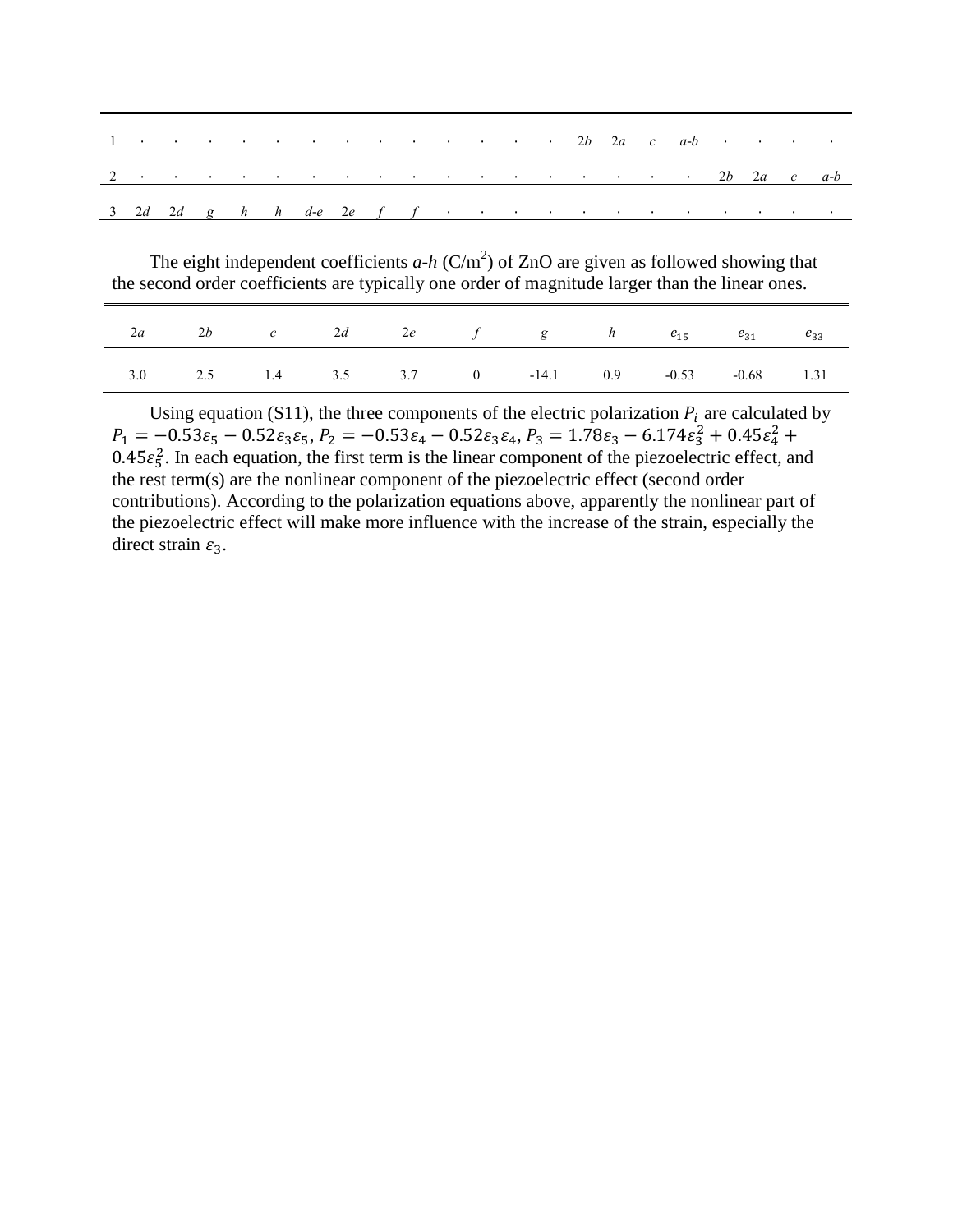

**Figure S1.** Calculated linear and nonlinear piezoelectric potential distributions along a ZnO NW in cantilever bending mode under four load conditions,  $f_y = 20 \text{ nN}$  (a),  $f_y = 40 \text{ nN}$  (b),  $f_y =$ 60nN (c), and  $f_v = 80$ nN (d).

Using the decoupled FEA method of the article, first we calculated the body charge density and surface charge density of the ZnO NW in cantilever mode, and then applied them on the NW finite element model as boundary conditions. To illustrate and validate the relation between the nonlinear piezoelectric effect and the strain, we adjusted the quantity of the load, and calculated four conditions:  $f_v = 20$ nN, 40nN, 60nN and 80nN, respectively. The potential distribution results of the cantilever mode are shown in the Figure S1.

The figure gives the linear and nonlinear piezoelectric potential distributions along the axial cross section under four load conditions, and also gives the potential values of top and bottom nodes of the free end. From the results, with the increase of the load, the nonlinear piezoelectric effect becomes stronger. The potential maximum in the tension region of the NW moves to the fixed end, and conversely the potential minimum in the compression region moves to the free end when the load increases. In all the four load conditions, the maximum absolute value of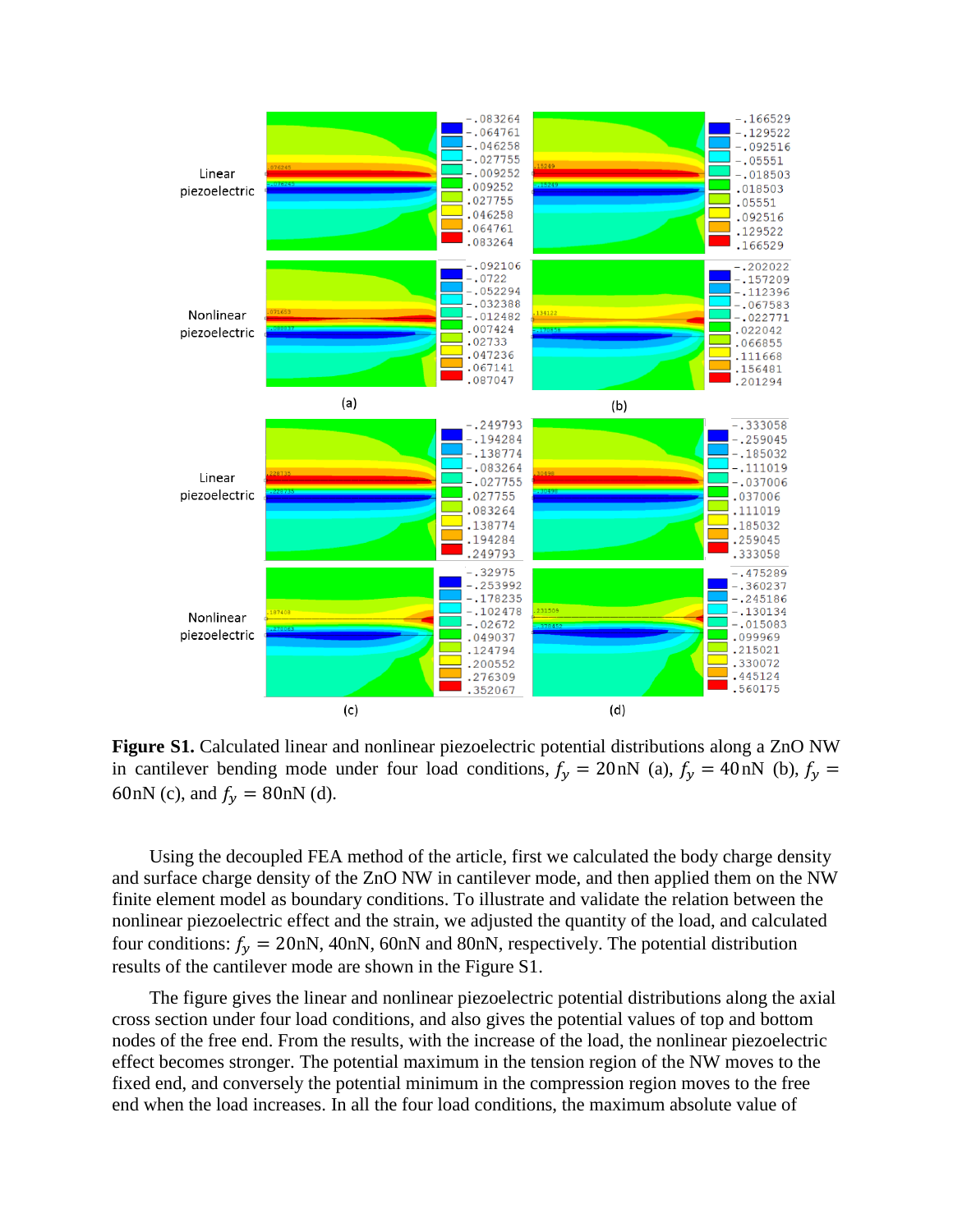potential are all increased, and when  $f_y = 80$  nN the increment exceeds 50%, but the changes of potential values of top and bottom nodes of the free end are small because there is little direct strain ( $\varepsilon_1 = \varepsilon_2 = \varepsilon_3 = 0$ ) at this end surface.

The linear and nonlinear piezoelectric potential distribution results of the three-point and four-point bending modes are shown in the Figure S2. From the results, because the direct strain is less than that of the cantilever mode under the same load  $f_v = 80$ nN, less nonlinear piezoelectric effect is induced compared to the cantilever mode. Similarly, to the case of linear piezoelectric effect, there is no potential at the middle segment under three-point and four-point bending modes.



**Figure S2.** Calculated linear and nonlinear piezoelectric potential distributions along a ZnO NW in the two bending modes. (a) 3-point bending mode,  $f_y = 80$  nN is applied at the middle of the NW. (b) 4-point bending mode,  $f_v = 40$ nN is separately applied at two points of the NW middle segment.

### **S5: Calculated piezoelectric and flexoelectric potential distribution along a ZnO NW**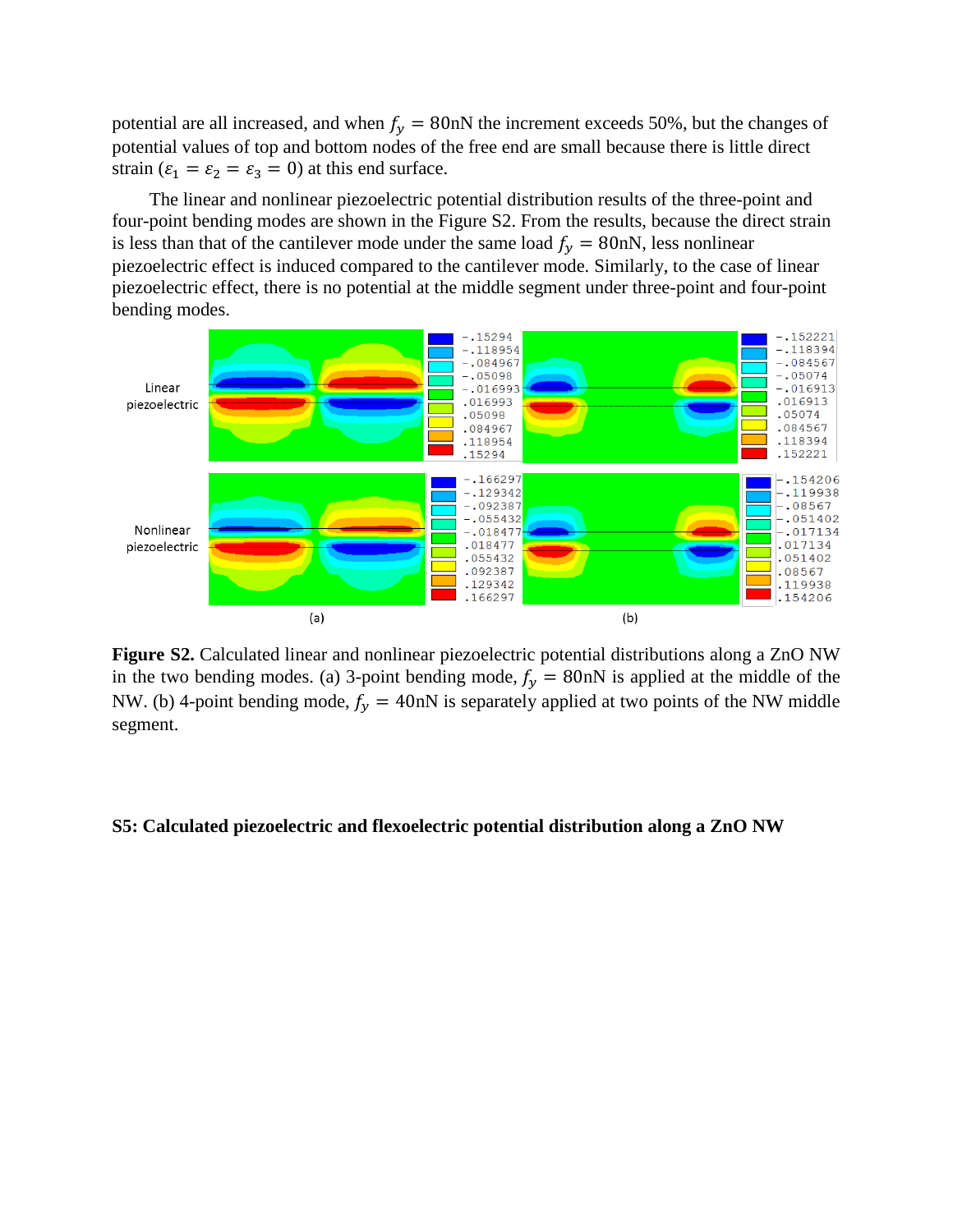

**Figure S3.** Calculated piezoelectric and flexoelectric potential distribution along a ZnO NW in cantilever bending mode. **(a)** 3D piezoelectric and flexoelectric potential distributions along a ZnO NW beam. **(b)** The potential distributions along the length direction when  $\mu_e$  = -0.302nC/m. **(c)** The potential distributions along the length direction when  $\mu_e$  = -0.502nC/m.

## **S6: Calculated piezoelectric potential distribution along a BTO NW using two methods**



**Figure S4.** Calculated piezoelectric potential distribution along a BTO using two methods. Study case of a cantilever bending mode **(a-c)**, 3-point bending mode **(d-f)**, and 4-point bending mode **(g-i)**. **(a, d, g)** 3D piezoelectric potential distributions along a ZnO NW beam calculated by